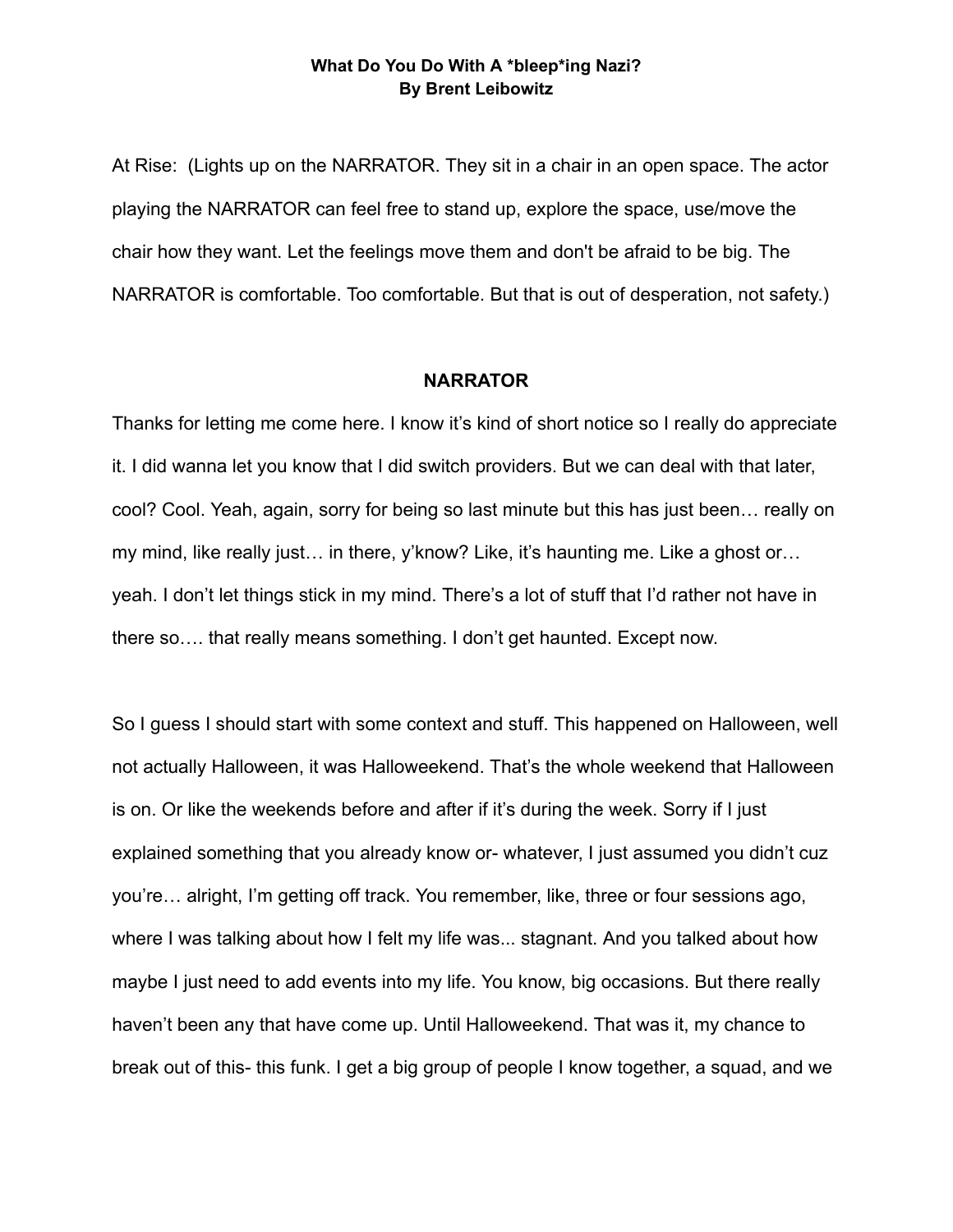plan out the night. A whole Halloween bar crawl. Right up North Kent til you hit Liqr Store nightclub. Charlie wasn't with me cuz… you know, doesn't matter. But you know what? It was the most fun I've had in a while. In maybe a year? Plus? Definitely since… the world went crazy.

But at this point, on Halloweekend, it was like we were going beyond all that. I felt good. Really really good. After the year I've had it was… a big deal for me. The world felt alive again, united in celebration. Can't remember the last time that was the case. Everyone's in costumes, the alcohol is flowing, the DJ is playing their remix of Thriller but even if it's kind of bad, it still rocks cuz, duh, it's Thriller! We drank and laughed and talked and drank and danced and did I mention we drank? I completely forgot about the past year, that's how much fun I had.

For once, everything that happened wasn't weighing on my mind. It wasn't when we were out. When we went our separate ways, started to head home, it still wasn't. Even when I was by myself just walking to the train station, all I felt was… happy. I wish that I had a remote for life, kind of like that Adam Sandler movie, Click, and I could just press the pause button on that moment. I'm just walking down a street, a little bit of snow falling and flecking my skin with its soft touch. I have this huge grin on, just smiling at nothing yet everything. I smile even wider when someone compliments my costume. I live for when people compliment my Halloween costumes. I mean, it's the best part of Halloween, right? Everyone dresses up as something they're not and yet… they're more themselves than any other day of the year.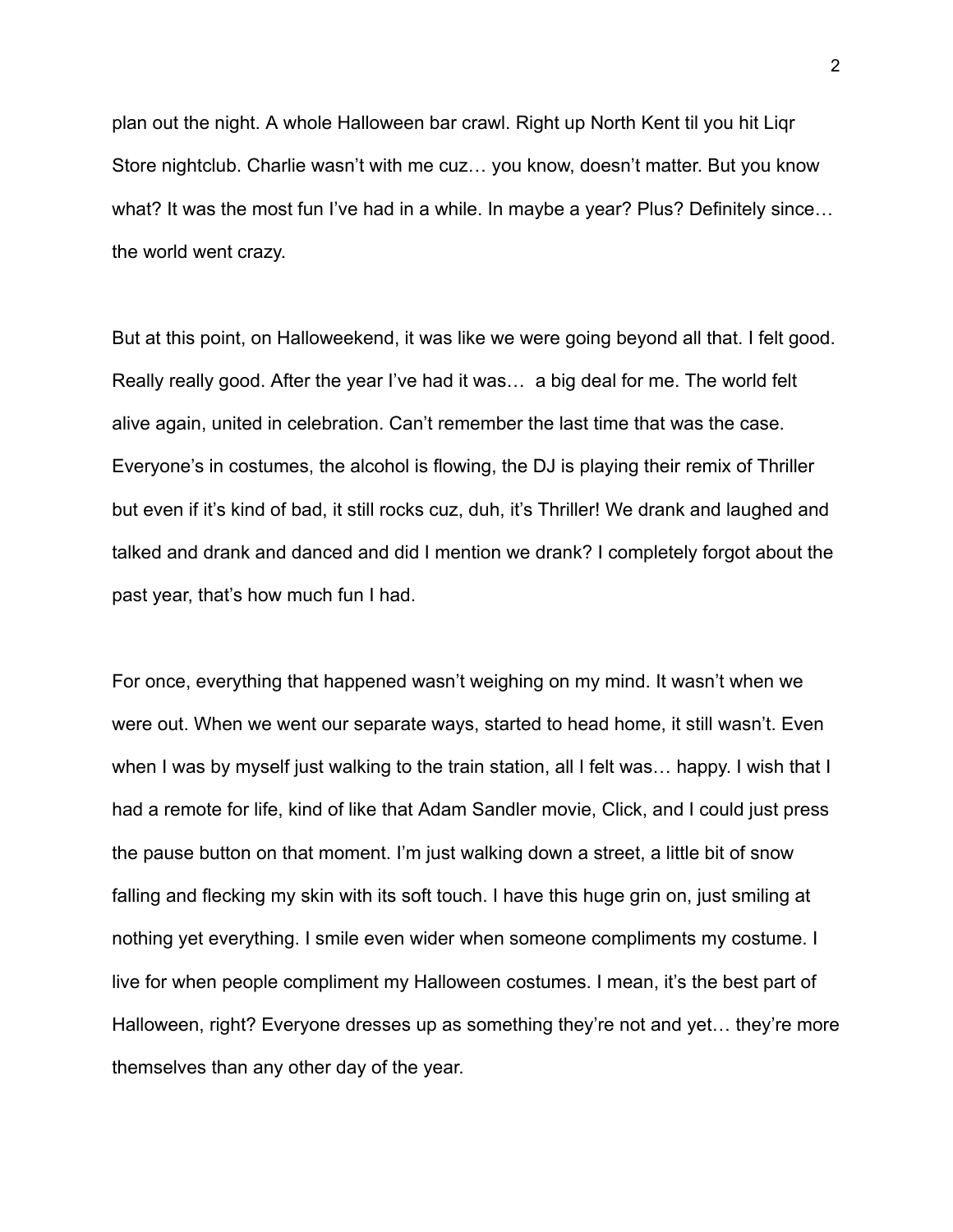Oh yeah, I didn't even tell you my costume! It was awesome, it was- you know the movie Inglorious Basterds? It's great, Quinten Tarantino, it's in World War II era Europe. And there's this American black ops group that's sent in to take out Nazis and they team up with this French Jewish lady and German actress and they kill Hitler and it's amazing. Honestly, it's kind of a comfort movie of mine. I was Brad Pitt's character in it, he's a real badass and has a whole speech about "killin nazis", it's great. The idea just… came to me, you know? I guess it was kinda a protest for me. What the Nazis did is one of the first things I learned about in Hebrew School. They really go right out of the gate with it. It's like, boom, this happened, 6 million dead and for no reason other than they were Jewish. And you're like 6 or 7 years old trying to wrap your tiny, innocent mind around such a terrible thing and it… kind of leaves a mark. A message that's just stuck in the back of your brain forever that says "You are not safe and it is because people hate you for who you are". So for there to be a whole movie where we not only fight back, we **win**… maybe it's more than just comfort. Maybe it's empowerment. A response to that message in the back of your brain. One that says "Screw you, I am stronger than them and if they try to mess with me, I will crush them into paste". Yeah, that's why I chose the costume.

So I'm waiting for my train, thinking I'm the only one there. But then I heard it. Humming.

(NARRATOR hums the tune to "What Will We Do With A Drunken Sailor".)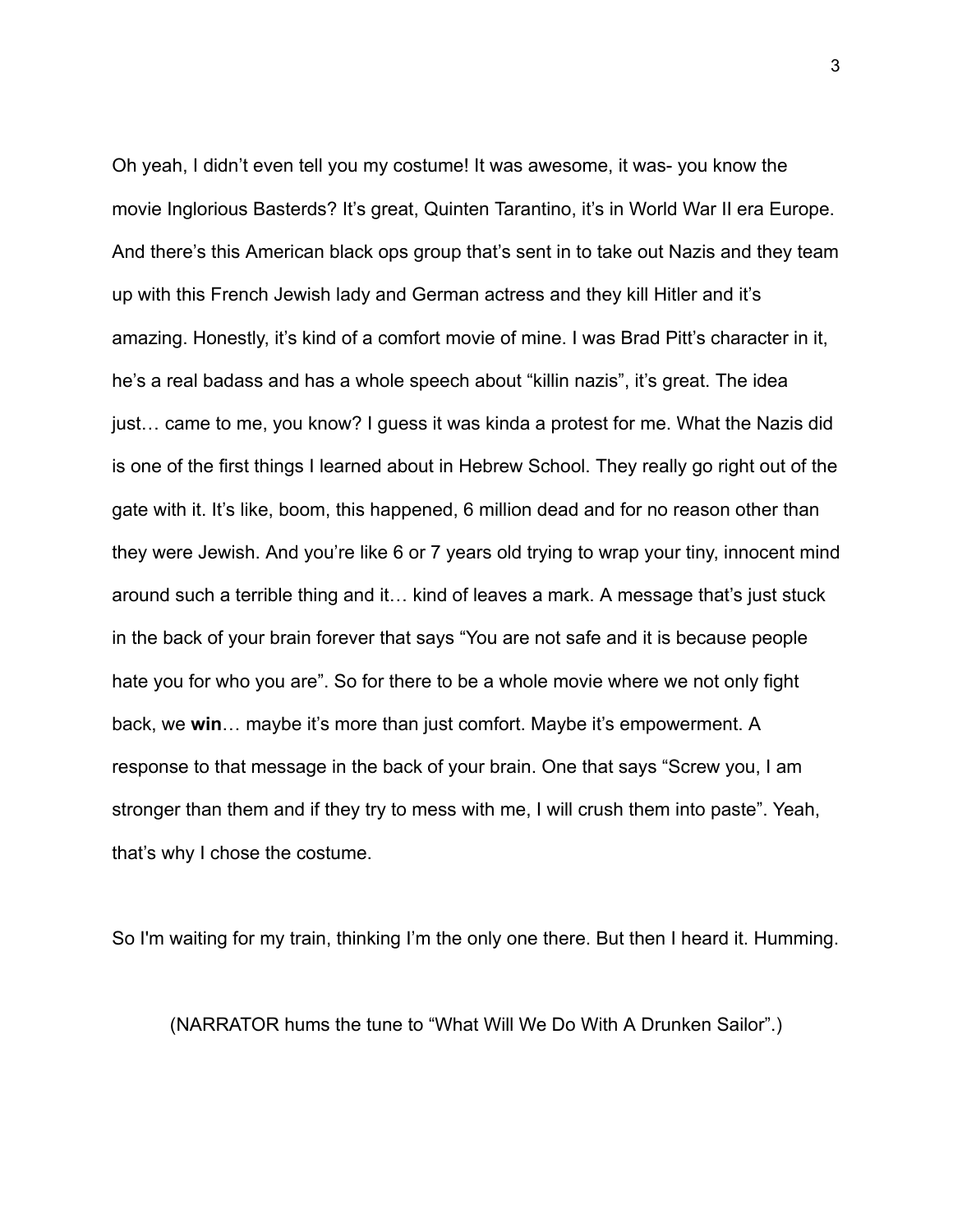This guy steps forward. He's a white man, no more than 10 years older than me. I see from a distance, his costume, it looks like some army fatigues. Same as mine. His head turns and from all the way down the platform our eyes connect, only for a second. That's when he begins to move toward me. Just slowly closing the gap between us. And the closer he gets the more clear the details on his costume become. The boots are black. The hair is slicked back. And there's an armband on it. Red. With- with- it was on it. The moment I saw it… my stomach dropped. My heart skipped a beat, nearly stopped. Whatever smile I was wearing was gone. I froze. For how long, I've got no idea. But for that moment… I just stood there staring at this man in a Nazi costume. Butbut is it really a costume? What if he's serious? What if he's an actual nazi and is using tonight as an excuse to hide out and find victims and- and- and these things are going through my head at light speed, faster than light speed, all these ideas, all this fear and terror, pouring in at once and my fight or flight kicks in and oh my god did it say fly!

So I hid behind a pole. If I can't see him, he can't see me, right? I know, it's weird but I wasn't thinking, I was reacting. I prayed he didn't notice me. Like actually talking to god in my head, promising I'd do anything if I just survived this. I hadn't done that in so long, not since… doesn't matter. If I can't see him, he can't see me. Now that I'm thinking about it in hindsight, how could he know? Like how could he know, just by a glance, that I was Jewish? I wasn't rocking a yarmulke, didn't really have the hasidic look going on, maybe he would've guessed based on the costume but something tells me he wouldn't be a fan of the movie. This movie... That's when it clicked inside me. I couldn't just hide, I had to **do** something. I wanted to do something since- since, god, the 2016 election?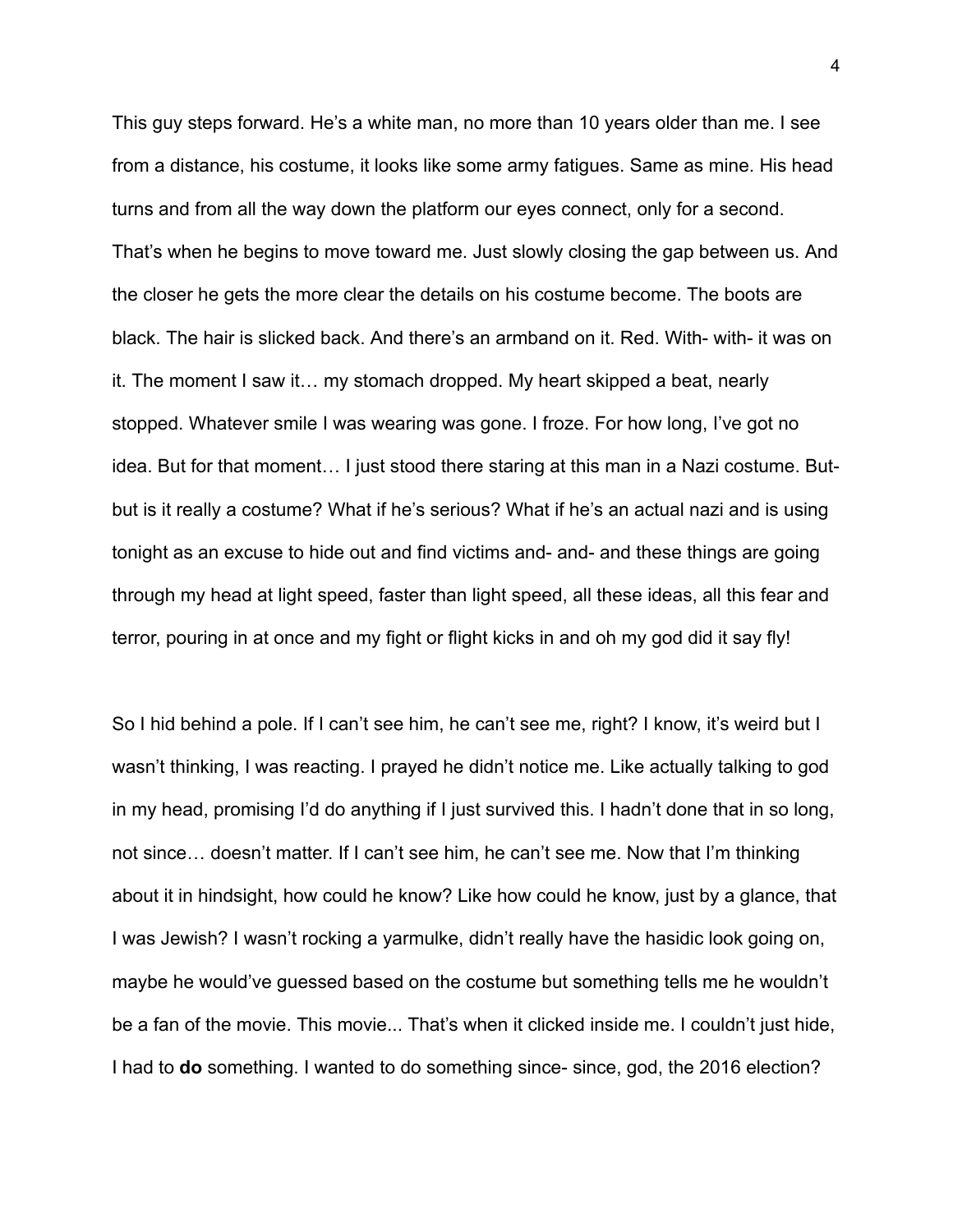Maybe before that? I had read things. Saw things on the news. The internet. Things that scared me. And not in a "I'm all alone in the dark and there's a sudden loud noise" scared. Like deep, deep dread. Like you're watching a horror movie and the character walks down a hallway and you know the killer's right behind them but you're just a passive observer and can't do a thing to save them. Except in this case, the killer is these Nazis, and we don't have to be passive observers… but there's some people that think "It's fine, you're overreacting".

I get told that a lot. Not just about this. And yeah, maybe they're right. Sometimes. You helped me realize that. So thank you. But in this particular instance they're wrong. I know they're wrong, in the deepest recesses of my soul, I know. And it stings when I hear it, like a slap in the face from a giant hand. "Nothing really bad will happen". "Don't catastrophize". "History will judge them". That one… that one always gets me fired up. History will judge them? When will that happen? I want some judgment now! Why wait when we can do it now and save us all the trouble of explaining to our kids and grandkids why we thought "it's fine". My mom's a Hebrew school teacher and the day after the 6th, the kids in her class were asking all these questions. Questions she couldn't answer and soon that's gonna be all of us and… we can't be in that position. And anyone who downplays the need for action is just as responsible when it becomes too late. I don't think that's unreasonable, right? Charlie did. That's what we broke up over. After the 6th happened, we had… fights about it. They were shocked by it, of course. But they said something that really just… set me off. "How could anyone know it was going to be this bad?"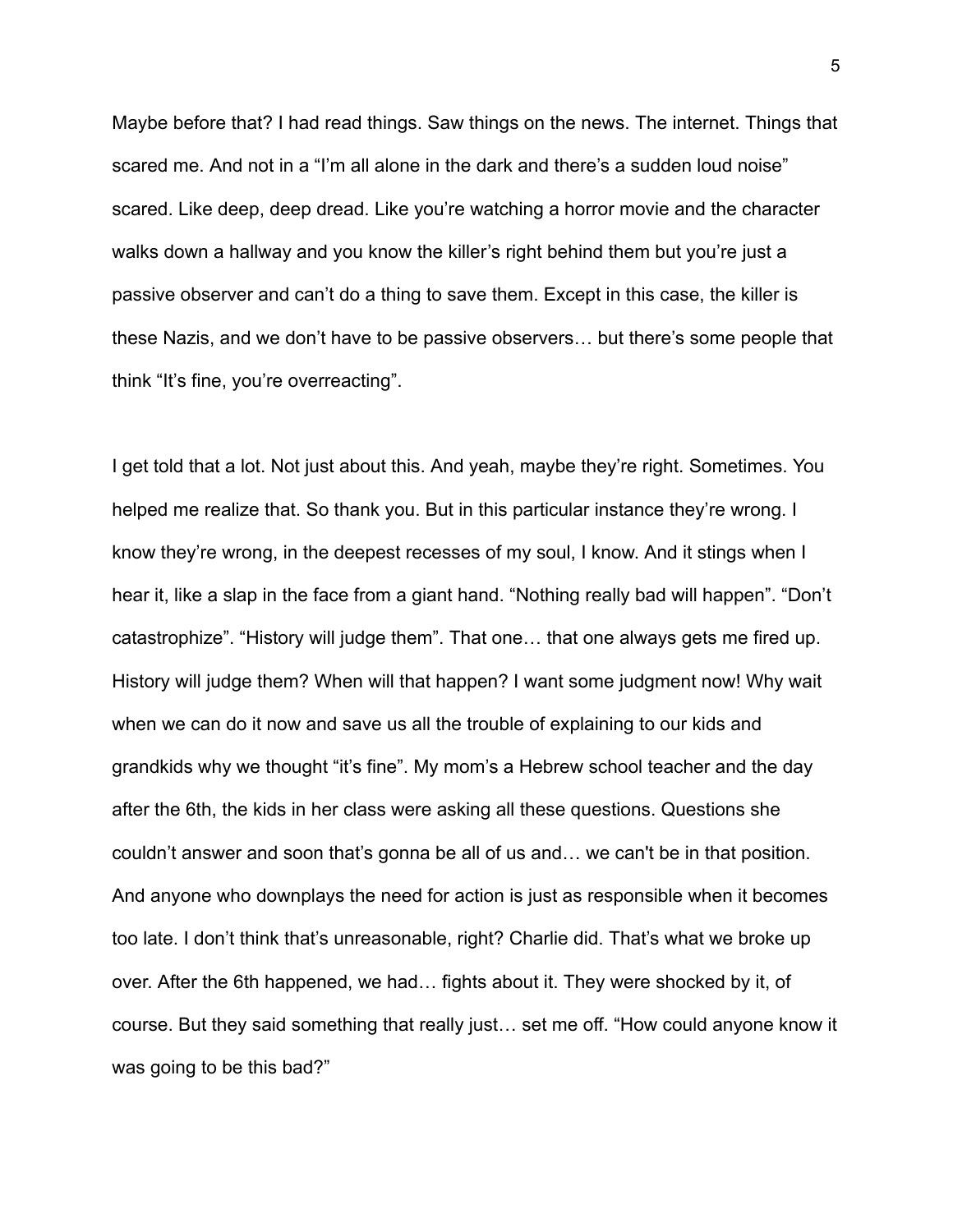How? How? Were you not paying attention at all! The campaign, the Proud Boys, Charlottesville, the dogwhistles, the threats, it was all there, right in front of our faces, I saw it everytime, I totally knew, why didn't you?! The night we knew who won, I had to tell Charlie I couldn't stay over because… well, I was so afraid that these Nazis would attack, come for revenge against everyone and everything that they suspected was responsible. So I kept a knife under my pillow. Just in case. I know that may seem irrational… we all do crazy little things so we feel safe. But the fact that Charlie couldn't understand how it got this bad… that didn't make me feel safe. I could tell they felt bad, uneasy, but I felt worse. A lot worse. Seeing the swastika hung from the capitol… a place that my great-great grandparents had escaped to with nothing but the clothes on their back… it broke me. Broke whatever faith I had left in this place. In humanity. But more importantly… it broke my ancestors' dreams. Why they escaped wasn't for their benefit, not entirely. They fled so that their descendants could live a life free of fear and persecution. But on January 6th… that dream was shattered.

Naturally, I wanted action. I wanted these seditious, racist, fear-mongering monsters punished with the full force of the law. Well, when that came up in my argument with Charlie… a whole new can of worms burst open. See, they describe themselves as a hardcore prison abolitionist. They were inspired by this concept in Judaism, this big mandate to repair the world. Tikkun Olam. It's great, really. I'm proud of them. They volunteer at all the jail support orgs in the city, they donate to bail funds regularly, the whole nine yards. This dedication to fixing the world, it's based in empathy, an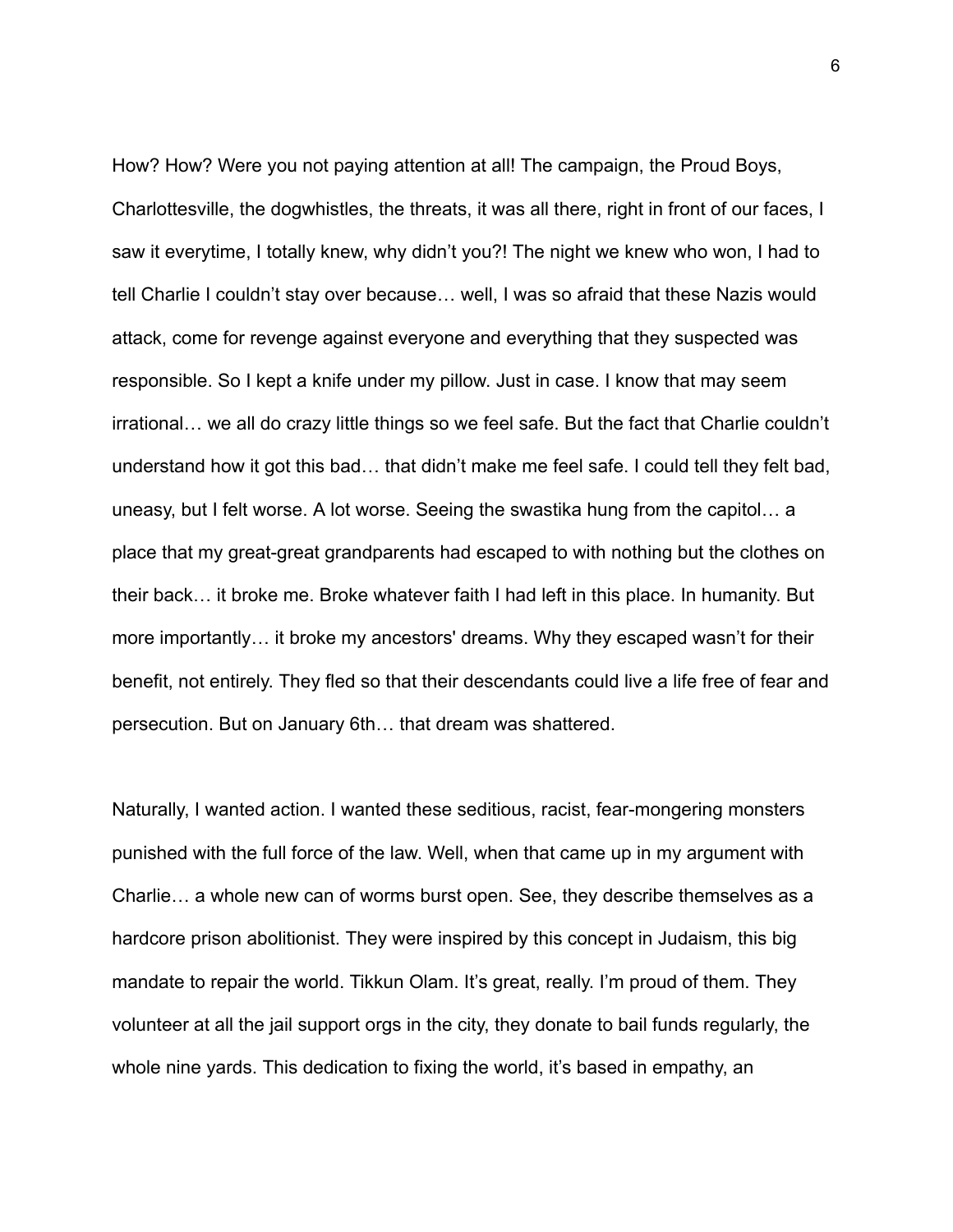all-encompassing belief that everyone is human and should be treated as such. But I think some people don't deserve empathy. Some people, people who's only ideology is the destruction of others, should be placed in the deepest, darkest hole they can find and the key should be thrown away. Charlie felt that ran counter to everything they believe, everything they do. We apparently need to show everyone can be redeemed. Prison would just further entrench them in their ideology, create gangs, vectors where ideas and plans can be shared. And if we split them all up, put them in solitary, that's just inhumane. But you know what's inhumane? Despising a group of people for who they are, orchestrating a mass killing, saying it wasn't enough, and trying to do it again in America! That's inhumane! I mean, do you even know what it was like to see that flag fly? Charlie said there wasn't even a swastika. But I swore there was. I remembered it, my memories can't be wrong. Can they? Among the nooses, confederate flags, alt-right symbols… does it even matter? It still happened. I still felt what I felt. I was at work, **at work** that day and the world… kept on turning. But not mine. Nobody seemed to care. We just went into work and kept on working and I sat there feeling a thousand pound weight on my entire being, feeling my eyes hollow out as I sat at my desk and stared at my screen. I had to pretend nothing was wrong despite the reality right in front of our face! I mean, come on, you know what it's like to be Jewish right now, right? And… that's when Charlie told me I wasn't really Jewish. That I hadn't practiced in years.

Truth be told, I hadn't stepped foot inside a synagogue since my brother's bar mitzvah. I'd always say, when someone asked, that I was "Jew-ish". You know, my fondest memories of Hebrew school wasn't the Torah stories or the values they preach, it was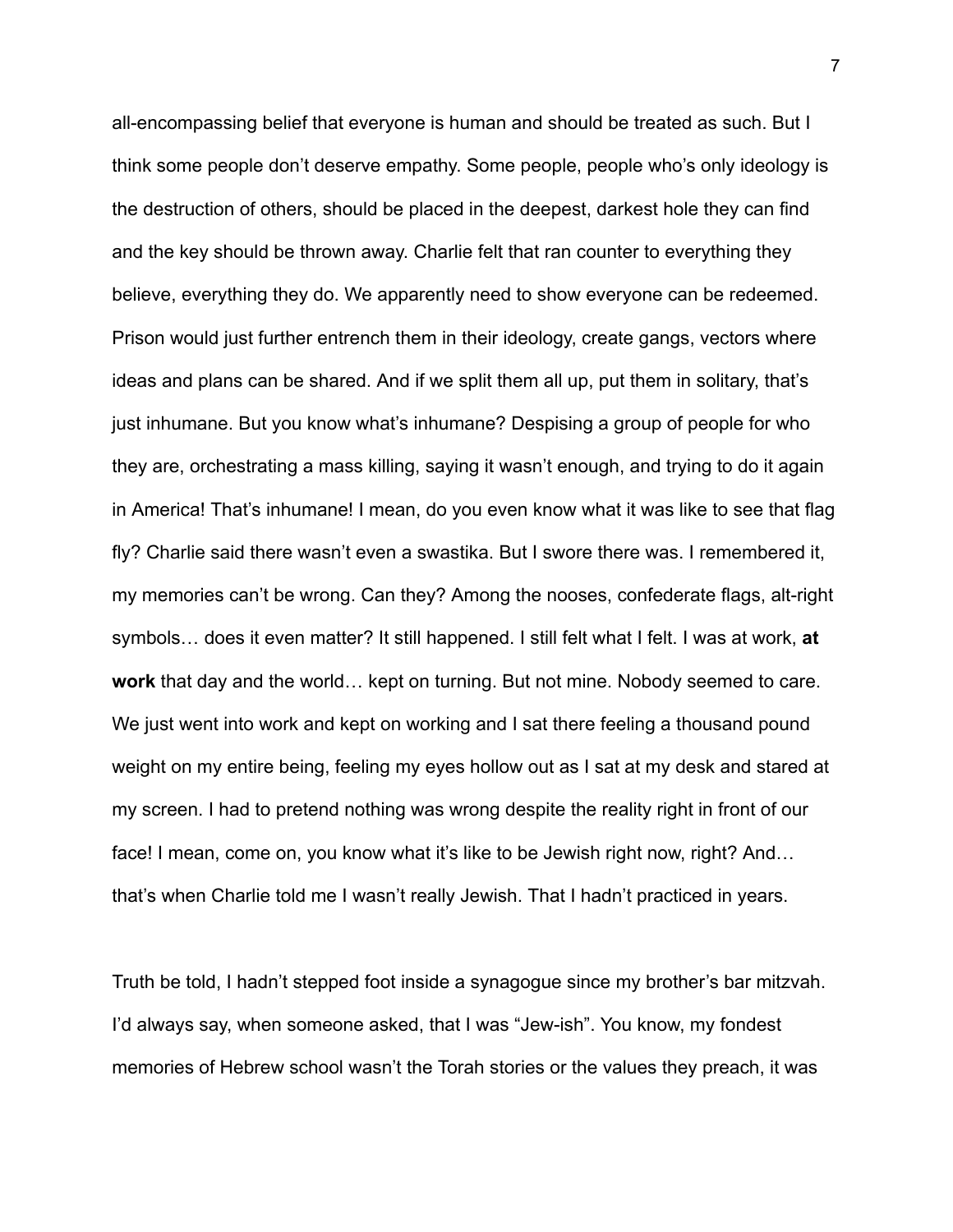the time spent with my friends. We'd all carpool there, make our jokes in the back of the classroom, pass notes, whatever, then our parents would take us to the local Dairy Queen after class. We ate so much ice cream we thought we'd throw up. I wasn't very popular in actual school. Found it very hard to, you know, make connections. So being able to go over to this other school, this other world and know you belonged, that it was essentially your birthright… that's what I liked about Judaism. The community. You can find someone who is Jewish anywhere. There's actually a song I was taught in Hebrew school all about that. It goes kinda like:

(Song: WHEREVER YOU GO, THERE'S ALWAYS SOMEONE JEWISH) Wherever you go, there's always someone Jewish You're never alone, when you say you're a Jew So when you're not home, and you're somewhere kinda newish The odds are, don't look far, cuz they're Jewish too

## **NARRATOR**

That was the only thing that truly stuck with me from that time. Charlie was right. Judaism wasn't a part of my identity. It was just a way for me to meet people, to stave off loneliness, like an ice cream social or a facebook group. What good am I sitting at a table for Passover if I can't even remember any of the prayers? I'm just- just a poser and- and if this is true, then where's my rage at the Nazis coming from? You know, if I'm not really Jewish, then why would I care about feeling unsafe, about my ancestors' dream for me, about any of it? Am I just… looking for an enemy? I mean, my costume,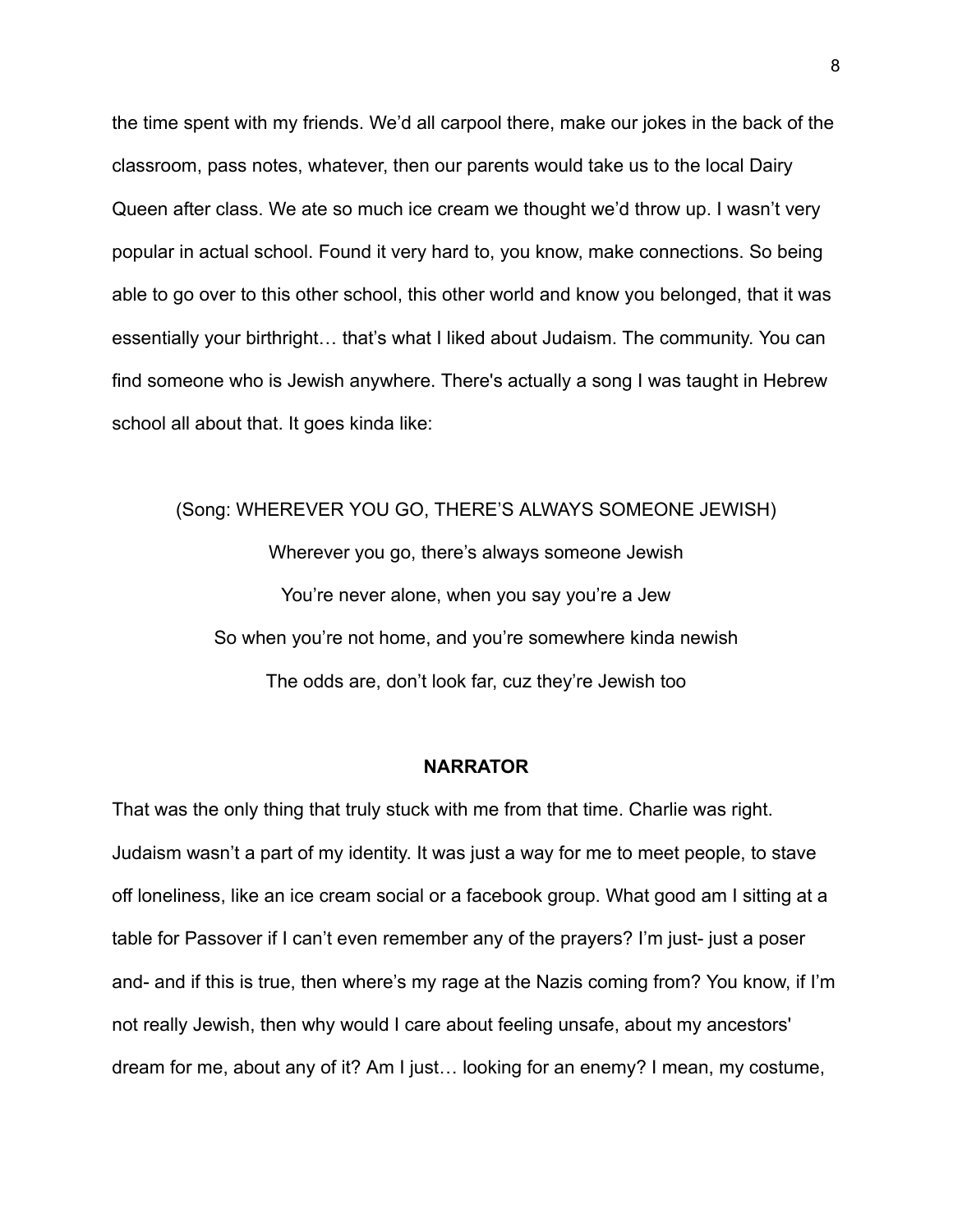the love for that movie, it's not about caring right? It's about displacing my emotions and- when Charlie said that, I broke this old vase their mom gave them. Just… threw it across the room. They kicked me out of their apartment and that was the last time I saw them. That night replays in my mind nonstop. I could've chosen something else, anything else… instead I chose hate.

Do you know the worst thing about hate? You can't pin it down. It morphs, changes forms. Like this man with the Nazi costume. But this man was proof positive that the hatred I had been so afraid of was real. And here, I could actually **do** something. Maybe, finally, lift off all that weight on me. I stepped out from behind the pole. I see him, still standing there, not a care in the world, as if what he's doing is completely normal. It's all so damn normal to everyone. I began to make my way over to him. He could hear my footsteps, sense my presence. He turned his head to me and for a second everything in my body was screaming, begging me to stop. My whole being froze. But freezing was weakness. I had to stay strong. I plowed on ahead, moving toward him. The way he was looking at me was… oddly neutral. As if he didn't know what he'd done wrong. As if he didn't know who I was, what I was intending to do. So I made my intentions crystal clear. Hey! It was the loudest, most aggressive "hey" I've ever uttered. Instantly, I see him tense up. I've got him right where I want him. And I'm ready to just fire away, just obliterate this guy. I tell him that there's no reason one should be dressing up as a group that committed genocide, that to celebrate this group in any form is to only further normalize such horrific actions, that if you believe in the things that your costume stands for there are millions who don't, who will oppose you,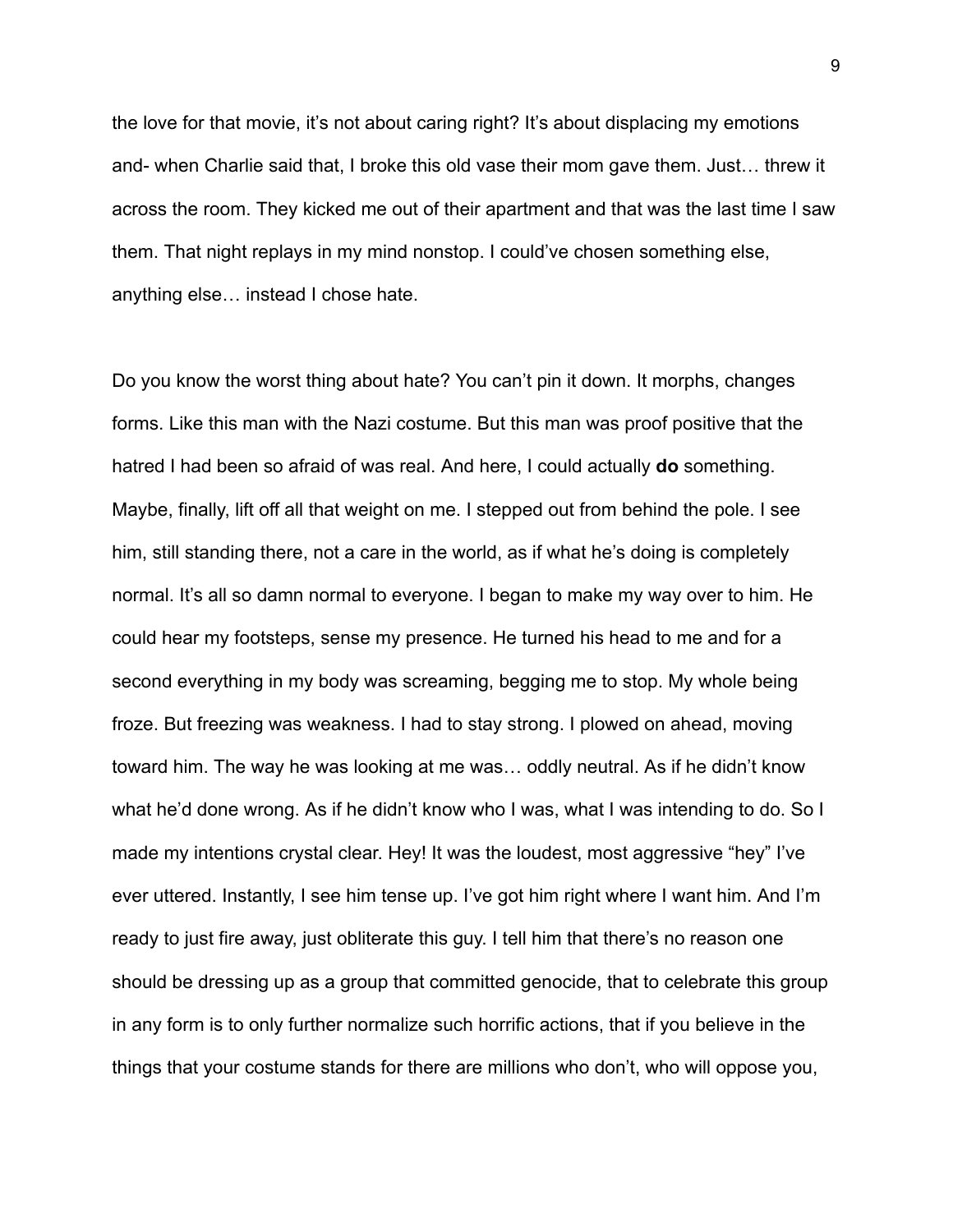who will crush you just like we did in WWII, just like we did in Inglorious Basterds, your worldview is one in decline, you and your party will be forever relegated to annals of history as failed monsters, if you have any common sense, burn the uniform, swastika and all, and never, ever come back to it!

I wish I had said all that. Here's what I actually said. "Your costume kinda sucks". Not that it is hurtful, racist… I took my shot and I missed by a mile. He just looks me up and down, like a lion would its prey. And he goes "and who the fuck are you supposed to be?" I- I- I'm- I was at a loss for words. All the confidence, all the power I thought I had evaporated in an instant. And here I was, face to face with an angry Nazi. He steps forward. Get close. Real close. Enough that I can smell the ounces of whiskey in his breath. "Who are you to talk to me like that, huh?". If I truly was committed to what I believe in, truly ready to take action, I would have slugged him in the face right there. Instead, my body froze. Again. Weakness. He could see it. And he grabs me by the collar and pulls me closer. "You can't tell me nothing!" and he shakes me and right then I realize how close I am to the edge of the platform. I hear the familiar chug of the approaching train. Is this how I die? Alone, at the hands of a Nazi? Trying so hard to stand up for everything I feel, everything I believed in, only to falter at the last second? It was then I knew why Inglourious Basterds ended the way it did. With Hitler and his party destroyed and the Jews victorious in their vengeance. It's because that would never happen in real life. That movie isn't empowerment, it isn't displacement, it's… an escape. If you stare into the abyss of what this world can do too long… you become hollow, hollow like I was after the 6th. Hollow like I was the day I failed to do something.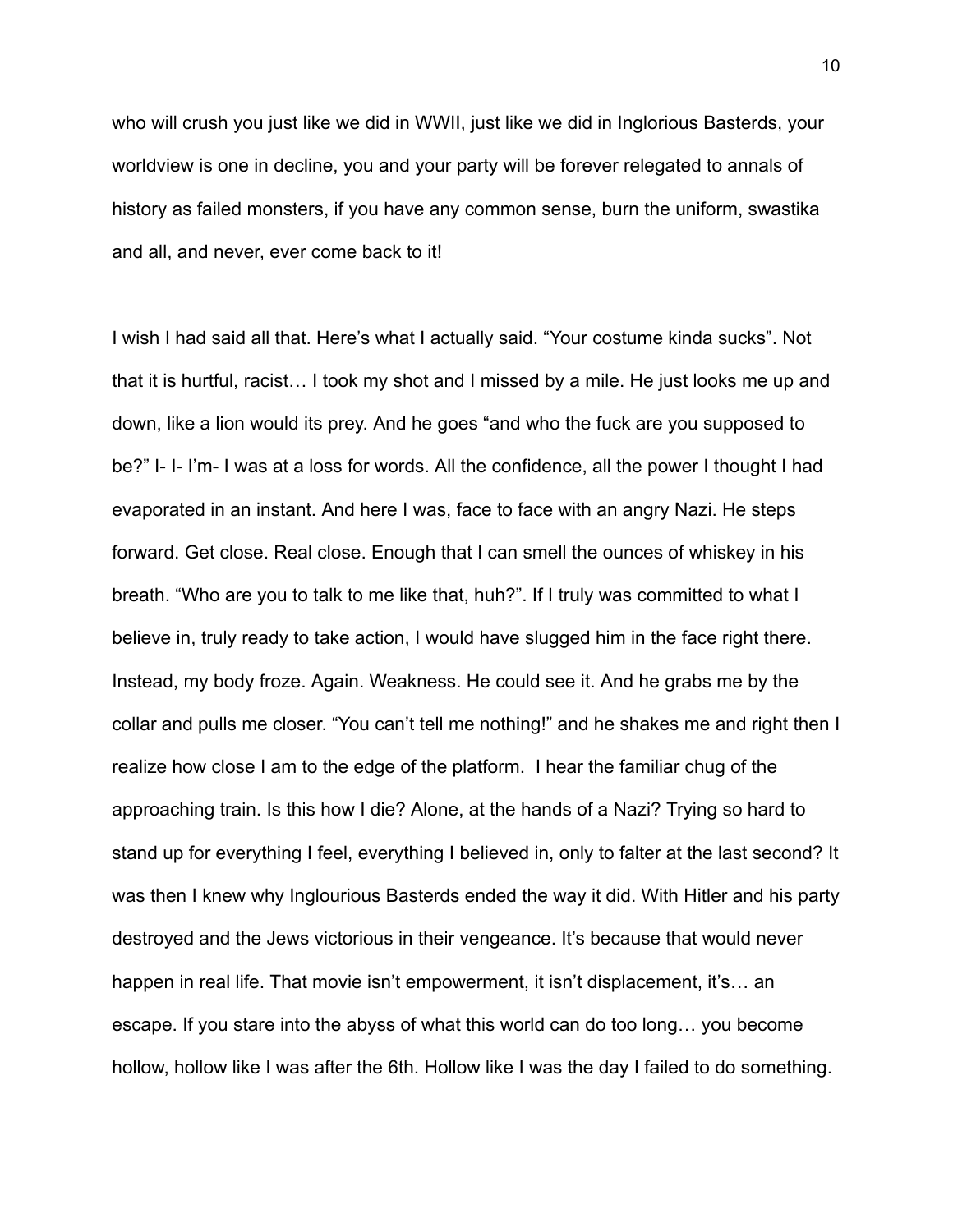The best way, no, the easiest way to fill that void… was rage. And I couldn't get there when it mattered the most.

The Nazi let me go. No push, nothing. "Get outta here". Didn't have to tell me twice. We got on separate train cars and that was the last time I saw him. That night I- I dreamt about it. The grab. The smell of the whiskey breath. The terror that I felt inside. The shame. That's what's haunted me. This spectre of shame that's always behind me no matter how fast, how far I run. I could've punched him out. Pushed him onto the tracks. He could've actually killed me and I would've died a victim. Anything but me… shriveling. And I was so so so angry at myself. When I feel this way… my rage needs places to go. Like Charlie's vase. Since I was the one I was angry at, I…

(NARRATOR lifts their shirt to reveal bruises underneath on their body.)

I don't want to live like this. Angry that I could be so- so- I couldn't do it! I couldn't do anything! I don't know, maybe I've been so- so sheltered, so distanced, from real hatred, you know, with everything that I've read and watched and- when I was confronted with it personally the first time, right in front of my eyes, all I could do was… nothing. Just like everyone that day at the capital. So shocked that such a thing can happen that it just steamrolls you. It's like you're alone in the ocean, pulled beneath the depths by the water. You're caught in the reality of the situation, the crushing truth of your own helplessness. And then you're haunted. So haunted by the shame that you can't control your own thoughts, your actions, makes you tear yourself apart! And I thought I was